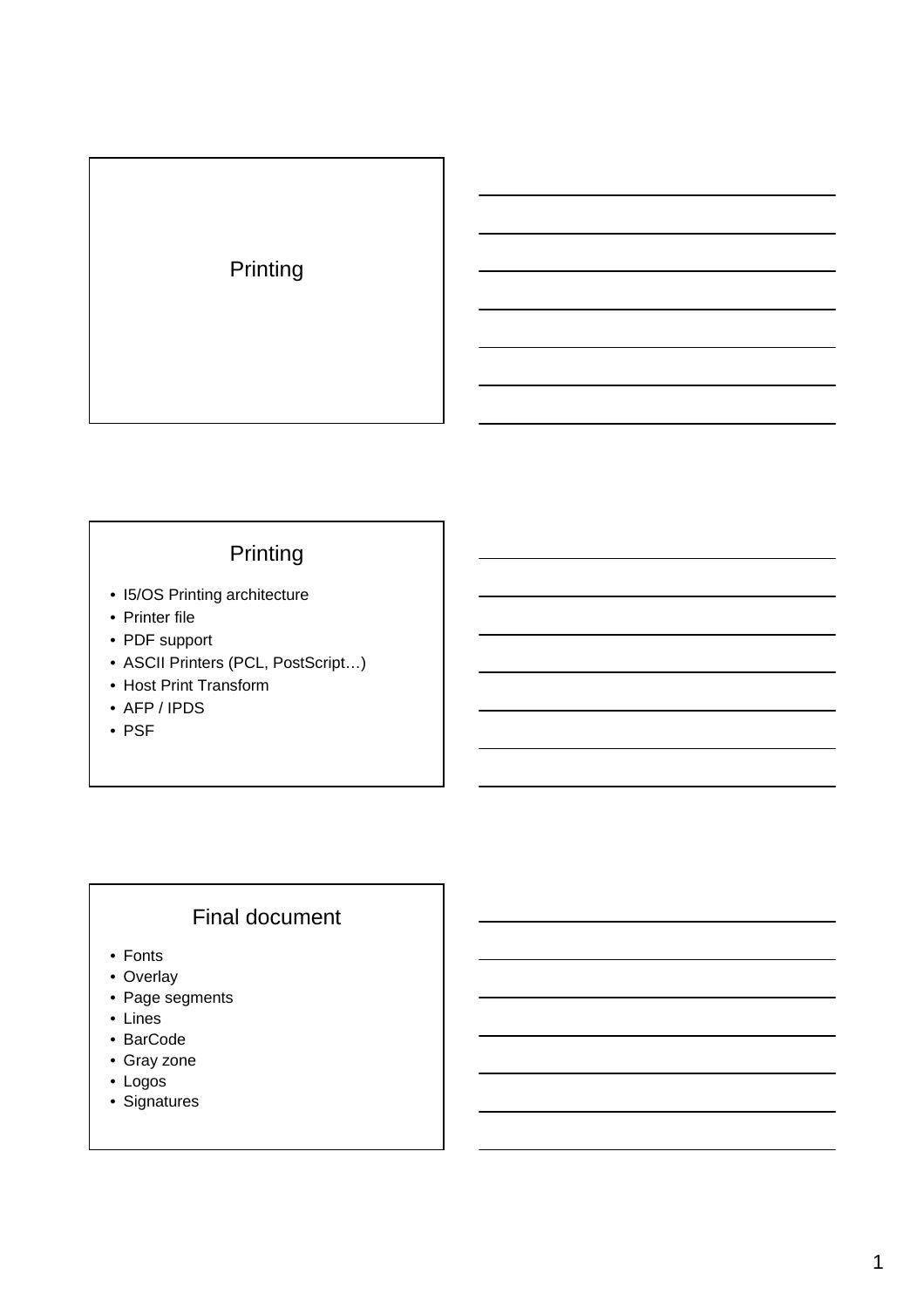### DDS

• Keywords

- Basics… for SCS printer
	- SKIPA SKIPB SPACEA SPACEB
- Basics… for matrix printer • CPI LPI CHRSIZ
	-
	- HIGHLIGHT UNDERLINE PRTQLTY
- Advanced.. For matrix printers • DFNCHR COLOR
- For special printers
	- TRNSPY
	-

#### DDS

- Keywords
	- for AFP/IPDS printers
		- FONT FNTCHRSET CDEFNT
		- LINE BOX
		- BARCODE
		- DRAWER DUPLEX OUTBIN
	- Advanced
		- POSITION TXTRTT
		- OVERLAY PAGRTT PAGSEG

#### DDS

- For AFP documents
	- DOCIDXTAG
	- DASTMCMD (nop)
	- STRPAGGRP ENDPAGGRP
	- INVDTAMAP INVMMAP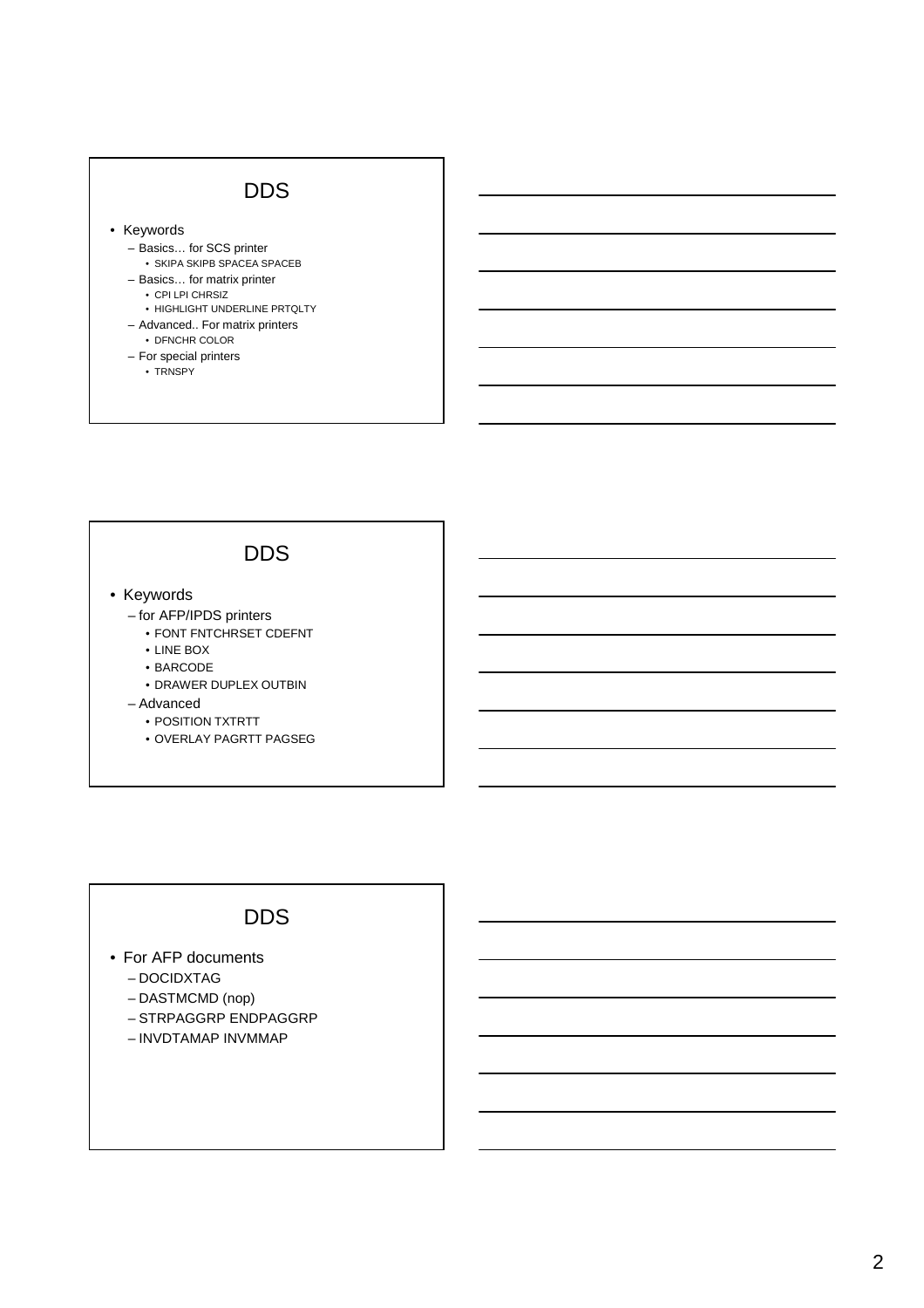#### PRTF

- Type (\*AFPDS) required for advanced functions
- Usefull values in V6R1 for PDF…
	- Stream file name to store the pdf… • (no LPP and no config required)…

### Host Print Transform

- +/- like a printer driver
- The spooled file is stored in an output queue in an internal i5/OS format
- The spooled file is transformed into a data stream (language) depending on the printer

– PCL, PostScript,… but also PDF, TIFF,…

• Use standard format or custmized through WSCT object.

| PDF                                                                                                                                                                                                                                                                 |                                                                                                      |
|---------------------------------------------------------------------------------------------------------------------------------------------------------------------------------------------------------------------------------------------------------------------|------------------------------------------------------------------------------------------------------|
| Print a pdf from AS/400<br>٠<br>$-$ Create a pdf printer<br>• Using a wizard from iSeries Navigator<br>$\cdot$ OR<br>$-$ CRTPSFCFG<br>» PSF CFG OBJ<br>» Generate PDF ouput<br>» Fmulation<br>Paper size<br>w<br>» PDF data queue<br>» PDF Directory<br>- CRTDFVPRT | <b>COMPSExx</b><br>*STMF<br>*IP40300<br>$^*AA$<br>COMMONxx/DO<br>/home/Commonxx                      |
| » Device description<br>» Device Class<br>Device type/model<br>w<br>AFP<br>Portnumber<br><b>W</b><br>Font<br><b>W</b><br>» Remote location<br>User defined object<br>×                                                                                              | <b>COMPDExx</b><br>*I AN<br>*IPDS/0<br>*YFS<br>50xx<br>011<br>127.0.0.1<br>COMMONxx/COMPSExx/*PSECEG |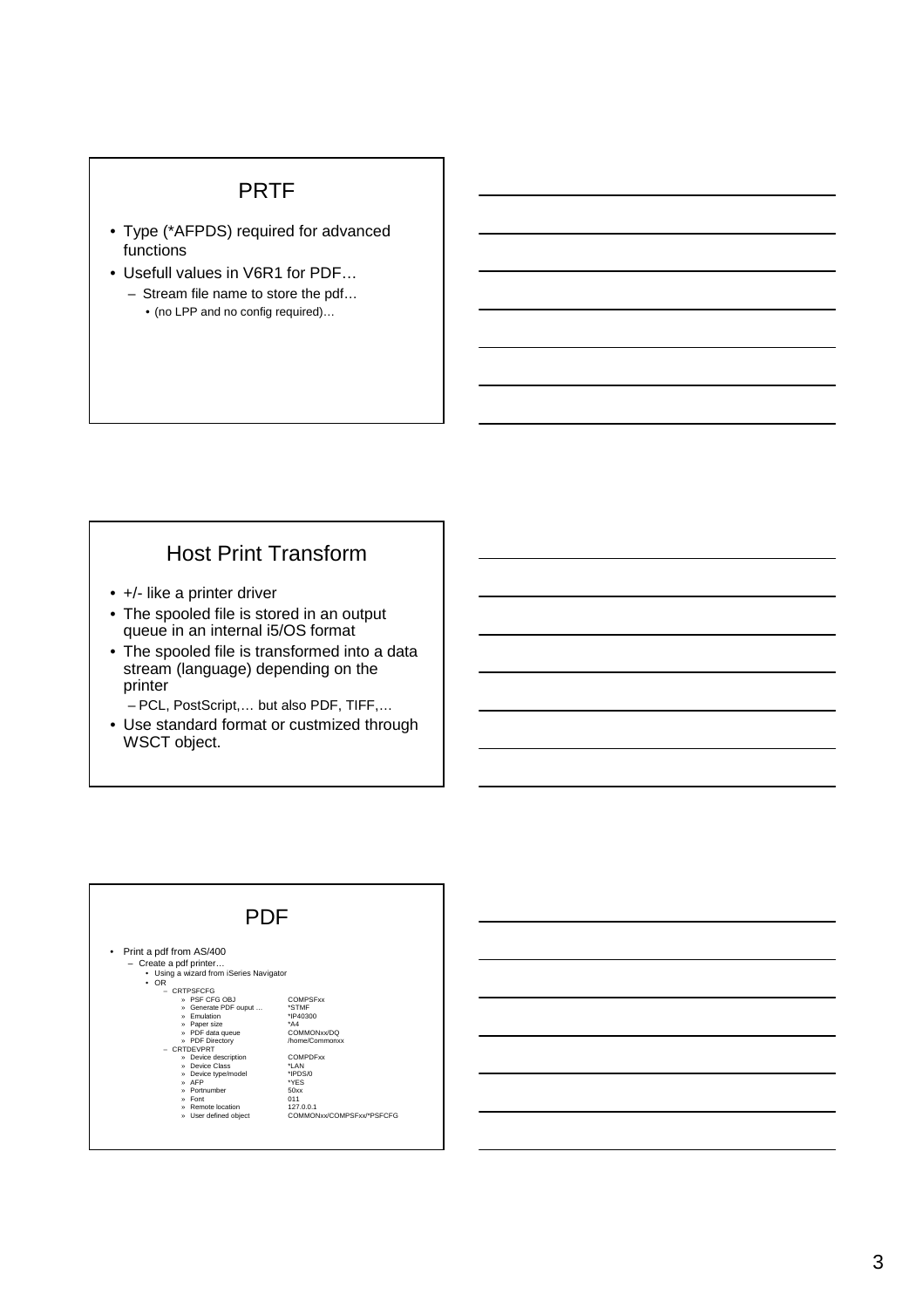#### **BarCodes**

- A barcode is just a font… so a DDS keyword…
- Barcodes are standard in i5/OS
	- 1D barcodes (EAN, Code 39, Interleave 2of5, CODE 128, etc..)
	- 2D barcodes (PDF417..)

# BARCODE keyword

- BARCODE(bar-code-ID [height] [[\*HRZ | \*VRT] [\*HRI | \*HRITOP | \*NOHRI] [\*AST | \*NOAST] [modifier] [unit-width] [wide/narrow-ratio]])
- Barcode-ID : – CODE128 CODE3OF9 EAN13 INTERL2OF5…

# BARCODE Keyword

- Heigth
	-
	-
	-
	- Either number of lines : 6 → 6lines<br>
	LPI(6) -→ 6 = 1 inch<br>
	OR x \*UOM<br>
	Refer to UOM keyword in PRTF : \*CM/\*INCH..<br>
	X can be any value between .1 and 10 inches or .25 and 25.40 cm
- Orientation \*HRZ or \*VRT
- Include readable information
	- \*HRI / \*NOHRI Where to include \*HRITOP
- Include the asterisks for Code3of9
	- \*AST / \*NOAST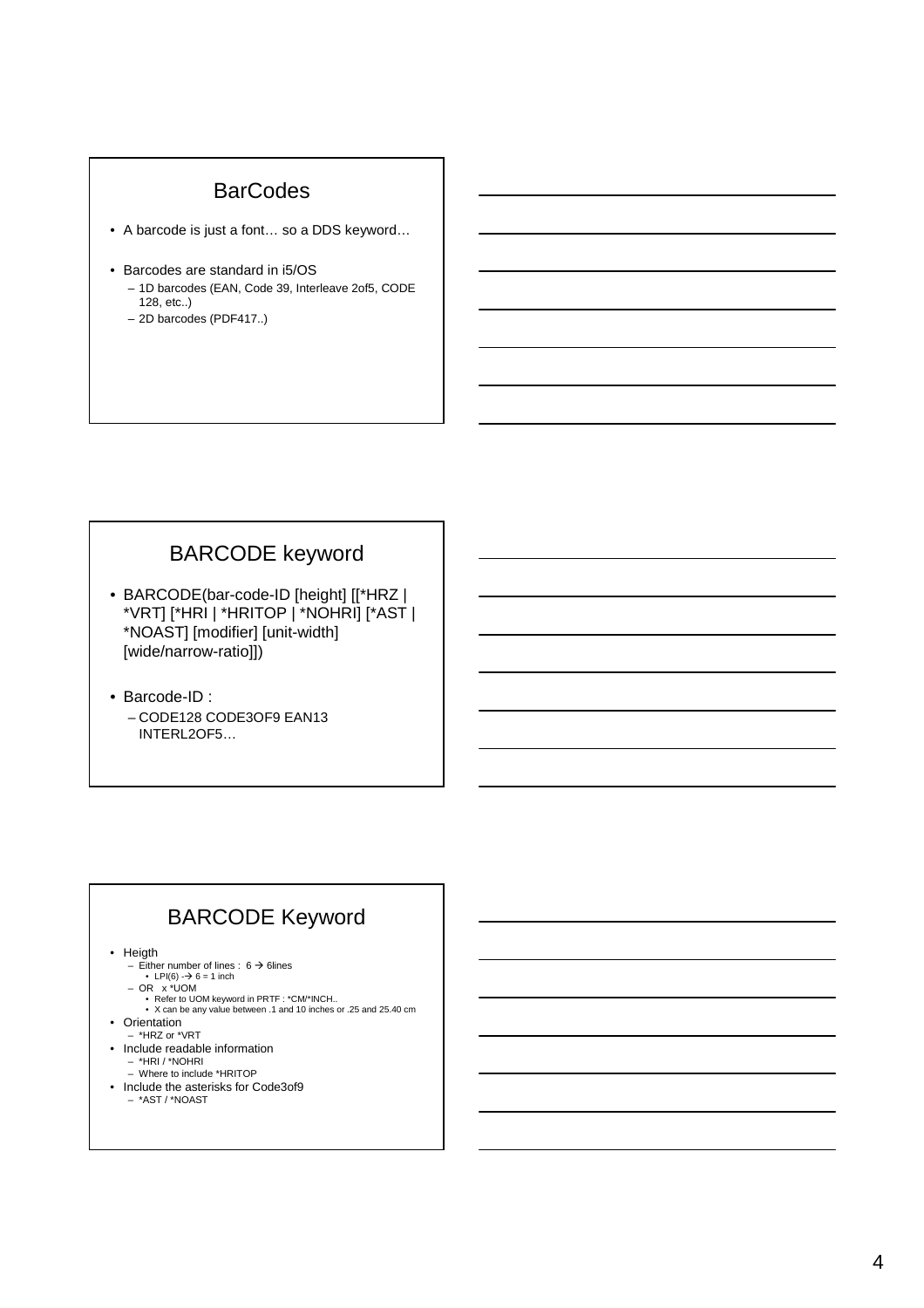# BARCODE Keyword

- Width of the line/bar/space… (narrow) – \*WIDTH (from 0.007 to 0.208) – Ex (\*WIDTH &width)
- Ratio between narrow and wide bar – \*RATIO (from 2.00 to 3.00)
- Position in Line/Column is the upperleft position of the BarCode

# BARCODE Keyword

- (\*PDF417 row-size number-rows security [escape-indicator] [\*MACRO(&data-fieldname)])
	- Row size (between 1 & 30 characters)
	- Number-rows (bewteen 3 & 90 OR \*MIN)
	- Security (between  $1& 8 \sim$  added checksum)
	- Escape \*ESCAPE or \*NOESCAPE \ is escape
	- \*MACRO = Control Block coding…

## LINE Keyword

- LINE(position-down | &position-down-field position-across | &position-across-field line-length | &line-length-field line-direction line-width | &line-width-field
	- [line-pad]
	- [color value])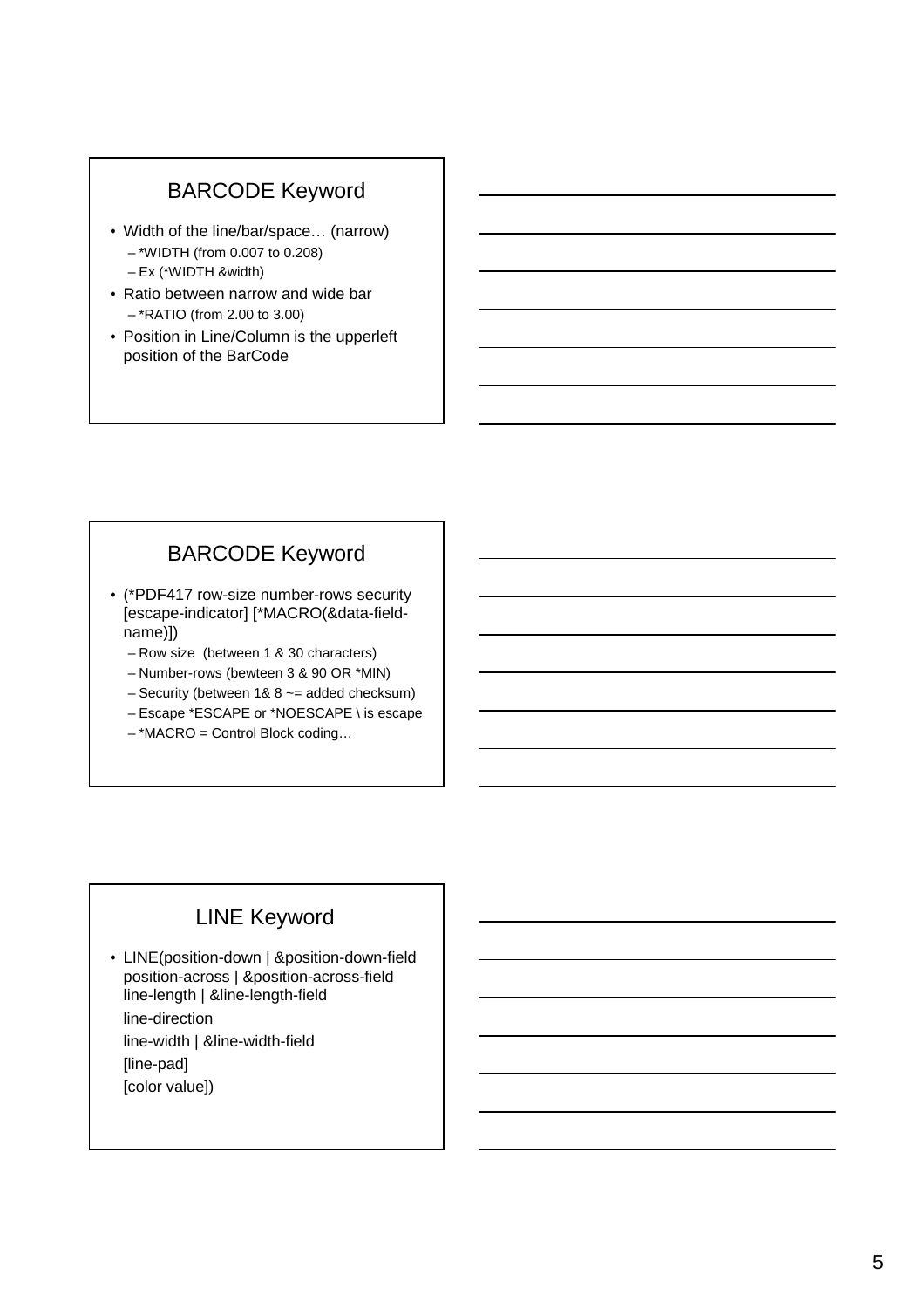# LINE Keyword

- Position (down& across), length, direction and width are required.
- Can be constant or variable.
- Program to System fields
	- Type S
	- Usage P Len 5 dec 3
- Value between .001 and 22,75 inches or .001 and 57,79 CM.
- Special values:
	- $-$  \*NARROW = 12/1440 in.<br> $-$  \*MEDIUM = 24/1440 in.
	- $-$  \*MEDIUM = 24/1440 in.<br>- \*WIDE = 36/1440 in.  $= 36/1440$  in.
		-

# LINE Keyword

- Line Direction : \*HRZ / \*VRT
- Line Pad : \*BOT/\*TOP or \*RIGHT/\*LEFT – Default to \*BOT/\*RIGHT
- COLOR can be
	- (\*COLOR BLU/BLK/BRN/GRN/PNK/RED/TRK/YLW)
	- (\*COLOR \*RGB Rval Gval Bval)
	- (\*COLOR \*CYMK Cval Yval Mval Kval)
- IF LINE is used  $\rightarrow$  all fiels in the RCDFMT must have the POSITION keyword.

# BOX Keyword

• BOX(first-corner-down | &first-corner-down-field first-corner-across | &first-corner-across-field diagonal-corner-down | &diagonal-corner-downfield diagonal-corner-across | &diagonal-corneracross-field line-width | &line-width-field

[color value]

[shading])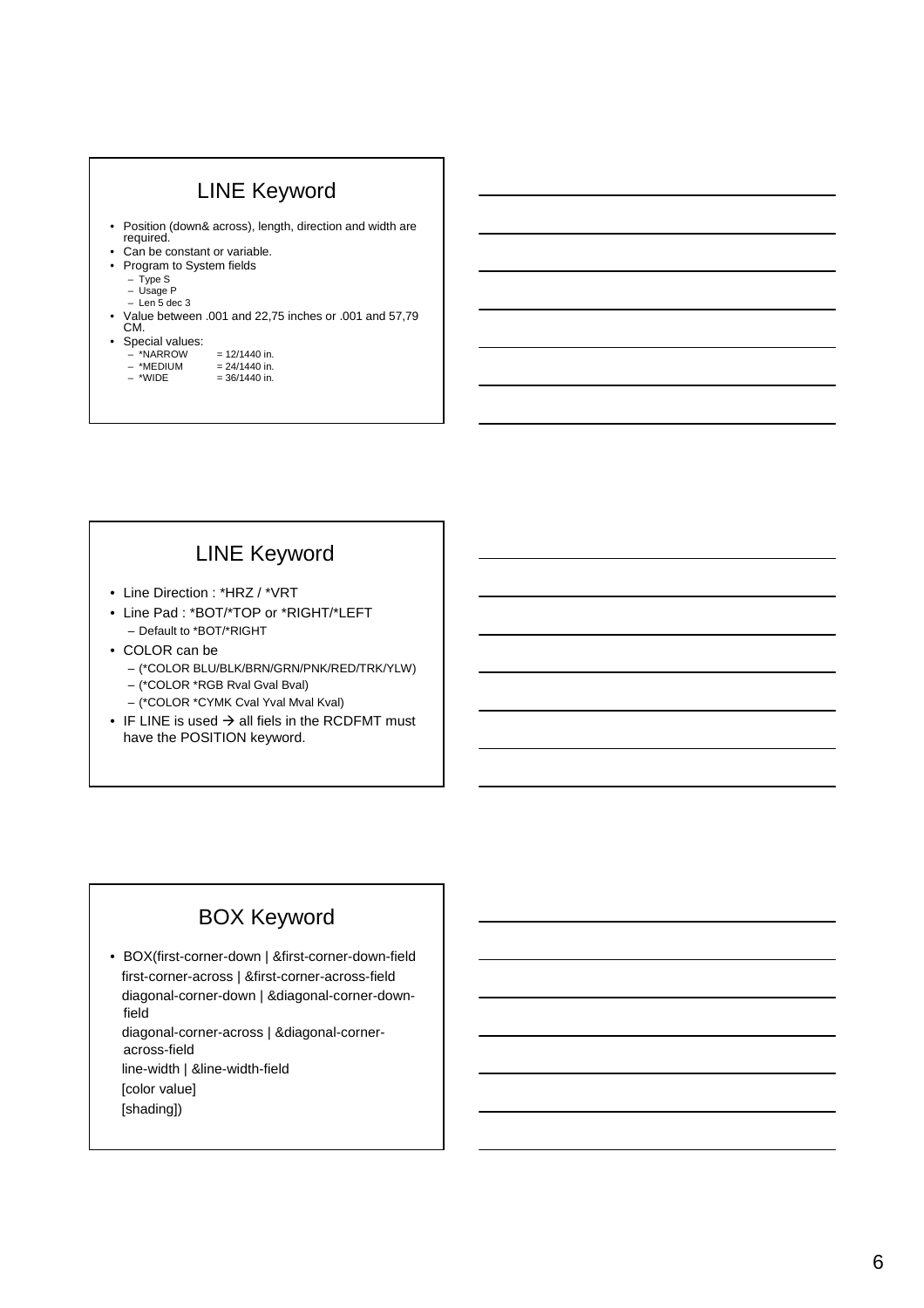### BOX Keyword

- Indicate coordinates in  $X/Y$ ..
- Line width
- Color
- Shade in % or KWD and color – \*XLIGHT/\*LIGHT/\*MEDIUM/\*DARK/\*XDARK)
	- (\*SHADE \*MEDIUM (\*COLOR BLU))

# **OVERLAY**

- Create an overlay… – Easy when you know.. – Just use the CRTOVL command
- Install the printer driver on your PC
- Use any windows application to design your overlay.. (word, paint, publisher…)
- Print it using the print driver
- Transfer the file to the system i
- Create overlay …

# **OVERLAY**

- Step by step
- Install the AFP printer driver – From iSeries access for windows…
- Print to file using the AFP driver – Specify output as overlay
- Create a PF on the i
	- **CRTPF FILE(COMMONxx/AFPRES) RCDLEN(32766) MAXMBRS(\*NOMAX) LVLCHK(\*NO)**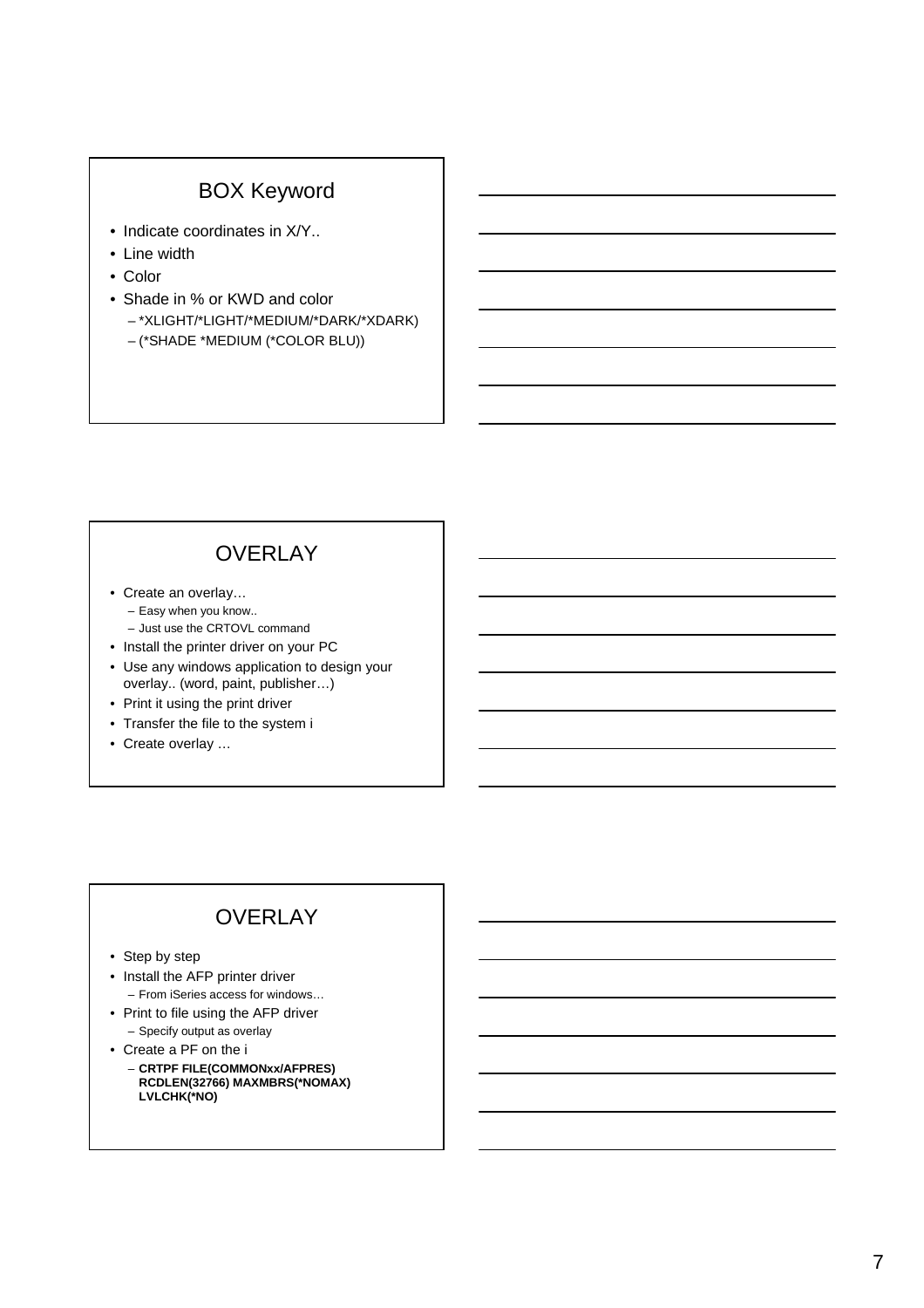# **OVERLAY**

- CRTOVL OVL(COMMON/COMMONC) FILE(COMMON/AFPRES) MBR(COMMONC) DATATYPE(\*AFPDS) TEXT('Common Luxembourg Overlay Col')
- CHGPRTF FILE(SMPOVL) DEVTYPE(\*AFPDS)<br>PAGESIZE(72 120 \*ROWCOL)<br>CPI(15) FRONTOVL(COMMON/COMMONC \*SAME \*SAME) OUTQ(\*LIBL/COMMON00)

### Page Segment

- Is just an image (logo signature…)
- PAGSEG(library-name | &library-name-field/ page-segment-name | &page-segment-name-field position-down | &position-down-field position-across | &position-across-field [(\*SIZE height | height-field width | &width-field)] [(\*ROTATION rotation | &rotation)]

#### Fonts

- Use WRKFNTRSC command
- Naming… is a \*FNTRSC object but – An IBM font starts with C0
	- An IBM character set starts with T1
	- An IBM coded font name starts with X0